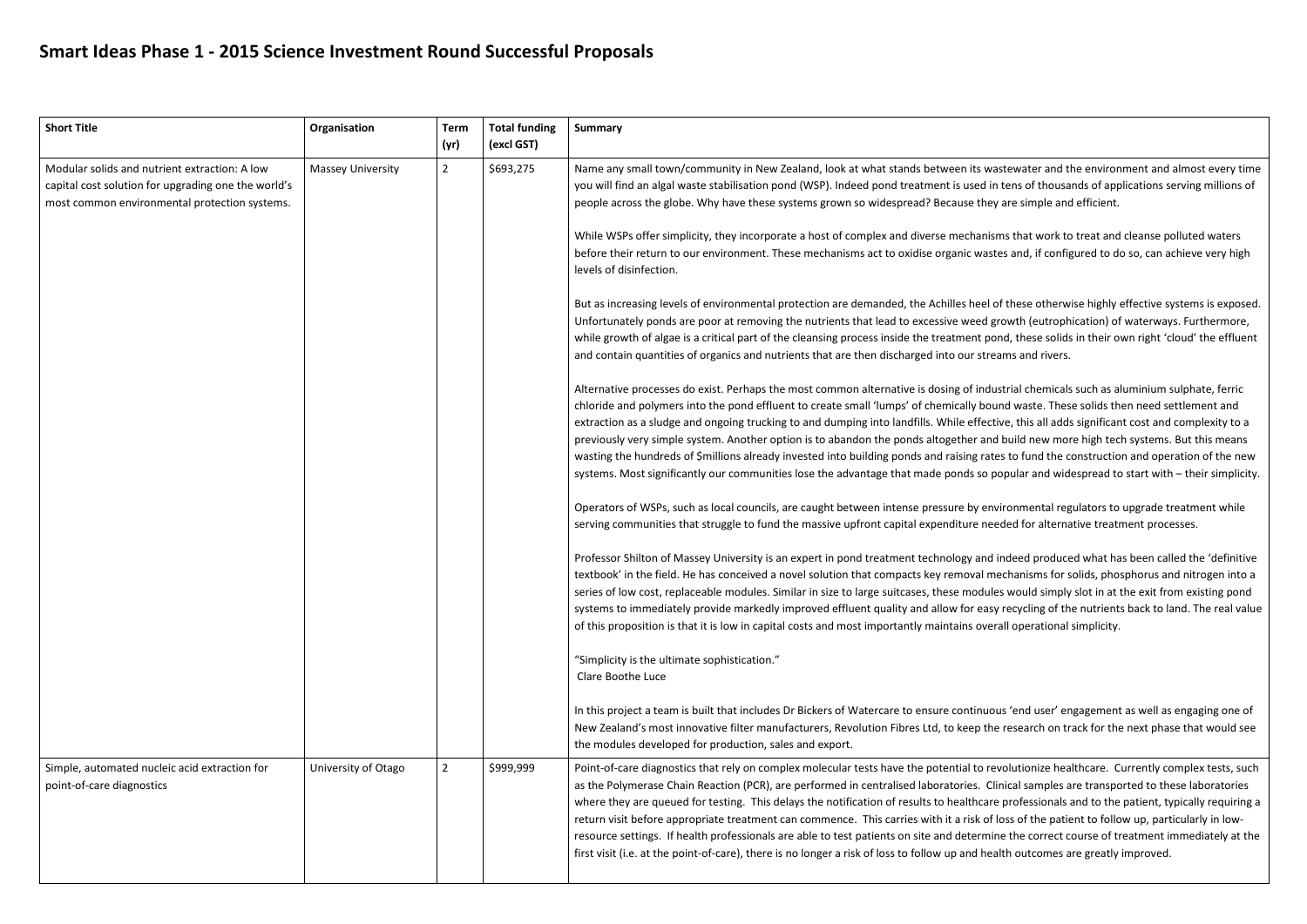|                                                                                    |                                      |                |           | It is now possible to perform complex molecular tests at the point-of-care. New techno<br>from Ubiquitome Ltd, that deliver high-quality results in the field. However, sample pre<br>RNA) from the patient tissue, is challenging. This step is critical for high quality diagnost<br>laboratory settings.                                                                                                                                                                                                                                                                                                                                                                                                                                                                                                                                                                                                                                                                                                                                                                                                                                                                                                                         |
|------------------------------------------------------------------------------------|--------------------------------------|----------------|-----------|-------------------------------------------------------------------------------------------------------------------------------------------------------------------------------------------------------------------------------------------------------------------------------------------------------------------------------------------------------------------------------------------------------------------------------------------------------------------------------------------------------------------------------------------------------------------------------------------------------------------------------------------------------------------------------------------------------------------------------------------------------------------------------------------------------------------------------------------------------------------------------------------------------------------------------------------------------------------------------------------------------------------------------------------------------------------------------------------------------------------------------------------------------------------------------------------------------------------------------------|
|                                                                                    |                                      |                |           | PCR works by detecting specific sequences of DNA. Techniques for purifying nucleic acid<br>laboratory. This is a constraint for the use of portable PCR devices for point-of-care diag<br>specialists. This is a serious barrier that limits the potential of point-of-care diagnostics.                                                                                                                                                                                                                                                                                                                                                                                                                                                                                                                                                                                                                                                                                                                                                                                                                                                                                                                                            |
|                                                                                    |                                      |                |           | Our Smart Idea is designed to overcome this barrier. We have conceived a small battery<br>nucleic acid and delivers it to the point-of-care device for testing. Our Smart Idea consis<br>that contains all of the reaction components for nucleic acid purification, and an automa<br>the sample preparation mix and delivers the purified nucleic acid to a collection vessel.<br>no moving parts and reduces potential cross contamination of samples making it robust                                                                                                                                                                                                                                                                                                                                                                                                                                                                                                                                                                                                                                                                                                                                                            |
|                                                                                    |                                      |                |           | Our Smart Idea has the potential for significant benefits for New Zealand. The demand f<br>a rapidly growing market, with an estimated value of \$1.8 billion dollars by 2017. Our S<br>that use nucleic acid, providing us a substantial potential market for the invention. We<br>consumables stream that adds to this exciting economic opportunity for New Zealand.<br>diagnostics will have a flow on effect by reducing healthcare costs through early and ap<br>greater participation in screening programmes, like HPV screening for cancer preventior                                                                                                                                                                                                                                                                                                                                                                                                                                                                                                                                                                                                                                                                      |
|                                                                                    |                                      |                |           | Our Smart Idea reaches beyond healthcare into all sectors of agriculture, environmental<br>surveillance, to name a few. Once it is possible to simply and reliably purify nucleic acid<br>skills, and point-of-care complex diagnostics will become a much more accessible and co                                                                                                                                                                                                                                                                                                                                                                                                                                                                                                                                                                                                                                                                                                                                                                                                                                                                                                                                                   |
| Parasite strippas: Tricking infective parasite larvae<br>to exsheath on pasture.   | AgResearch Limited                   | $\overline{2}$ | \$978,662 | This smart idea represents a quantum change in approach to controlling and managing i<br>for most New Zealand pastoral farmers. By using lessons from the emerging field of bior<br>neither involve treating animals nor require changes in pasture and grazing managemer<br>parasite load without detrimental effects on pasture, livestock or other free-living, bene<br>in many fewer parasite larvae on pasture, a significantly reduced risk of infections and n<br>Our smart idea is deceptively and intuitively straight-forward, and - based on scientific li<br>Internal parasites are a major issue for all livestock farmers in New Zealand, costing the<br>Losses include reduced health and productivity of parasite-infected animals and the cos<br>Currently, the majority of farmers rely almost exclusively on treating the animals with a<br>of these is threatened by the resistance of parasites to them. While some new drug clas<br>more expensive, and resistance to one of these is already present in New Zealand. This<br>Thus, benefits will not only accrue to the sustained productivity of New Zealand pastora<br>businesses manufacturing and marketing this solution to livestock farmers overseas. |
| Chemical camouflage to protect vulnerable native<br>prey from introduced predators | Landcare Research New<br>Zealand Ltd | 2              | \$984,300 | Introduced mammalian predators have wrought havoc on New Zealand's native animals<br>defend them from native avian predators, which hunt mostly by vision, but not from int<br>has created a behavioural mismatch between the predators and vulnerable native speci                                                                                                                                                                                                                                                                                                                                                                                                                                                                                                                                                                                                                                                                                                                                                                                                                                                                                                                                                                 |
|                                                                                    |                                      |                |           | We will test the idea that vulnerable birds can be protected by using odours that smell s<br>mammalian predators (cats, mustelids, hedgehogs, rats). For example, before birds sett<br>available generic bird odour, like chicken or quail odour. Predators will investigate the o<br>weeks, predators will lose interest in investigating the odour, and we will have deceived<br>profitable cue for food. When birds begin nesting, predators will have a reduced interes<br>'re-learn' that bird odour can sometimes result in a reward, so the idea is to give birds a                                                                                                                                                                                                                                                                                                                                                                                                                                                                                                                                                                                                                                                          |

hnologies are available, like the Freedom4 PCR device preparation, that is purification of nucleic acid (DNA or nostic data to be produced from PCR devices in non-

acid are complex and not easily performed outside of a diagnosis, restricting their use to highly trained

ttery powered device that collects a sample, purifies the onsists of only two parts: a disposable Extractor Tube tomated Nucleic Acid Extraction Device that incubates sel. The automated Nucleic Acid Extraction Device has oust and very simple to use.

nd for point-of-care diagnostics for infectious disease is ur Smart Idea could be used by all point-of-care devices We can further exploit this by developing a product and nd. In addition, enabling effective point-of-care appropriate treatment interventions and enabling ition, in remote and low-resource settings.

Intal monitoring, border security, and disease acid from samples in-field and with limited operator nd cost-effective reality.

ging internal parasites - the biggest animal health issue biomimicry, we intend to develop a solution that will ment strategies. It will have a superior impact on peneficial invertebrates in the environment. It will result nd markedly increased growth rates in grazing livestock. Ific literature and patent searches - completely novel. the New Zealand economy more than \$700M p.a. cost of treating animals to reduce parasite burdens. th anthelmintic drugs, but increasingly the effectiveness classes have recently come to market, these are much This problem is an issue for livestock farming worldwide. toral farmers, but to export revenue for New Zealand

mals. Many of our birds have evolved behaviours that introduced mammals, which hunt mostly by smell. This pecies, and the results have been devastating.

ell similar to them to reduce the hunting success of settle in an area to breed, we will deploy a readilyne odour but receive no food reward. After several ived them into thinking that bird odours are no longer a erest in investigating the cue. Naturally, predators will ds a 'window-of-opportunity' to breed successfully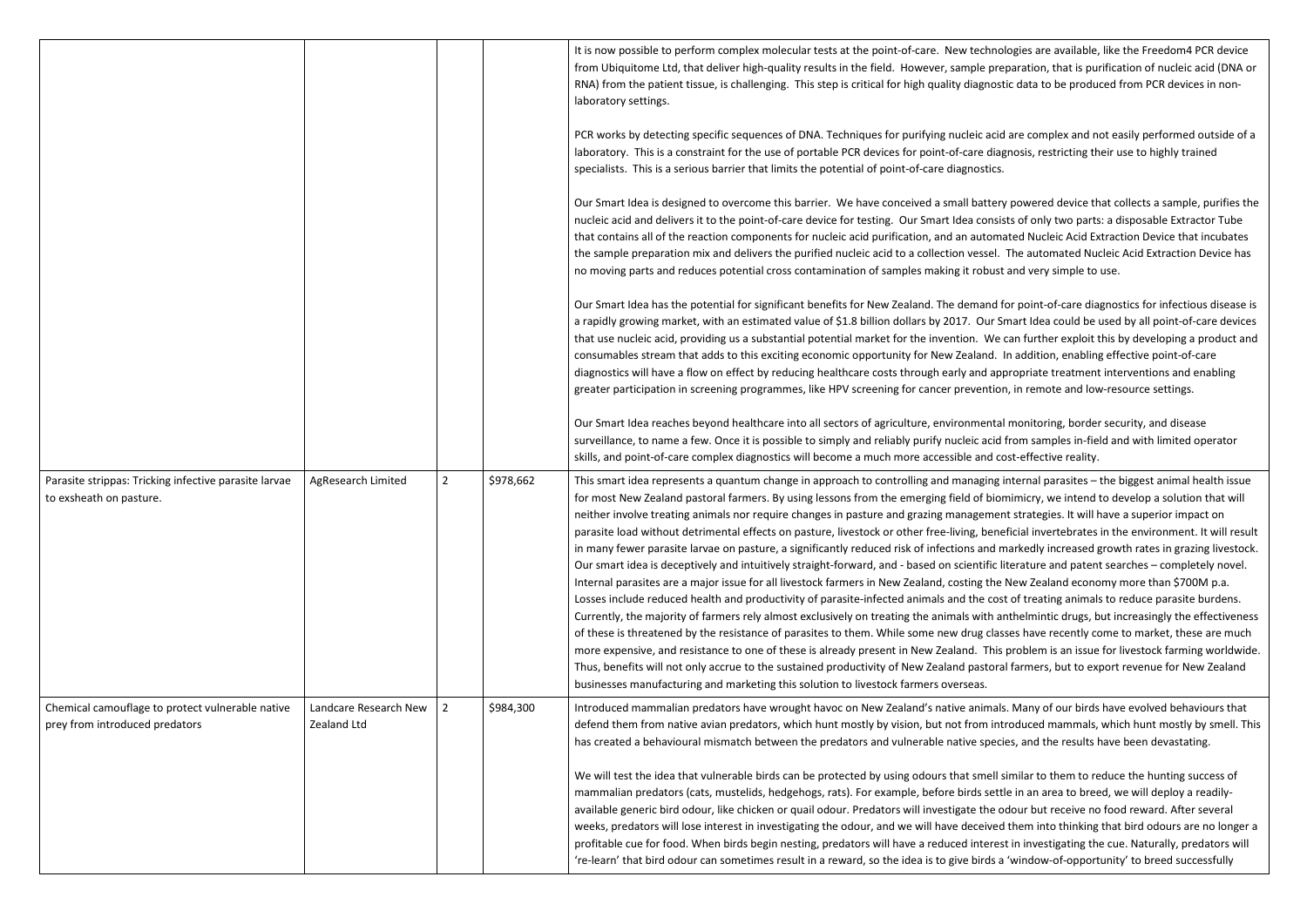|                                                                                        |                                                               |              |             | before re-learning begins. Additional use of generic bird odour during the bird breeding sea<br>not always associated with food, by creating a confusing surfeit of real and similar bird odou<br>nests, they will be unable to focus on cues that would lead them to nests, allowing birds to<br>This form of 'chemical camouflage' is a novel technique for protecting valued fauna from sc                                                                                                                                                                                                                                                                                                                                                                              |
|----------------------------------------------------------------------------------------|---------------------------------------------------------------|--------------|-------------|----------------------------------------------------------------------------------------------------------------------------------------------------------------------------------------------------------------------------------------------------------------------------------------------------------------------------------------------------------------------------------------------------------------------------------------------------------------------------------------------------------------------------------------------------------------------------------------------------------------------------------------------------------------------------------------------------------------------------------------------------------------------------|
|                                                                                        |                                                               |              |             | particularly applicable to threats to native species from introduced mammalian predators, a<br>worldwide. The technique is well suited to situations where there is a need to protect vulne<br>instance, birds are particularly vulnerable during nesting or after translocation when they are                                                                                                                                                                                                                                                                                                                                                                                                                                                                             |
| <b>Anti-Foul Marine Paints</b>                                                         | The Research Trust of<br>Victoria University of<br>Wellington | 2            | \$1,000,000 | Biofouling is the growth of seaweed, barnacles and other sedentary organisms on marine st<br>industries. Biofouling causes economic and environmental losses, and the principal method<br>in paints. However, environmental concerns and legislative restrictions are driving technolo<br>solutions to this persistent problem. Fouling causes powering losses of up to 86%, so to mai<br>leading to higher greenhouse gas emissions. The dominant approach to dealing with biofou<br>used to coat the hulls of ships. The use of tributyltin is now banned in most jurisdictions and<br>similar scrutiny. These metals are toxic to the organisms that are responsible for biofouling.<br>cause unintended problems to non-target organisms such as shellfish.            |
|                                                                                        |                                                               |              |             | This research project aims to produce paints which are capable of reducing or avoiding biof<br>all of the benefits of existing pre-loaded paints but with none of the drawbacks associated v<br>environment.                                                                                                                                                                                                                                                                                                                                                                                                                                                                                                                                                               |
| Treating polyglutamine diseases with synthetic<br>dendrimers - PEEs and Qs in the mind | The Research Trust of<br>Victoria University of<br>Wellington | $\mathbf{2}$ | \$1,000,000 | This research aims to produce a novel, safe and effective treatment for some or all of the ni<br>have a cure. PolyQ diseases, the most well-known of which is Huntington's, are genetically i<br>10,000 people worldwide) where a protein is expressed with an extended uninterrupted rea<br>these extended polyQ regions cause neurodegeneration. Our aim is to develop a new class<br>diseases. Dendrimers are synthetic tree-like macromolecules and our product will be based<br>dendrimers will be designed so that they are able to pass through the blood-brain barrier, a<br>abnormal interactions of the polyQ regions. This New Zealand owned drug will be manufact<br>associated economic benefits for a debilitating class of diseases in an aging population. |
| Agricultural plastic mulch film with nitrogen-fixing<br>capability                     | Lincoln Agritech Limited                                      | 2            | \$1,000,000 | This Smart Idea is a completely novel approach to reduce farming's reliance on mineral nitro<br>by developing a material that catalyses nitrogen fixation directly into the soil. The new prod<br>nitrogen-fixing bacteria and photocatalysts that, together, will convert atmospheric nitroge<br>growth. This will deliver to the Agritechnologies Investment Priority by developing a NZ-ma<br>returns to NZ of US\$20-50M p.a. by 2025 from the sale of materials.                                                                                                                                                                                                                                                                                                      |
|                                                                                        |                                                               |              |             | World-wide, farmed soils are naturally deficient in nitrogen. Farming is currently reliant on a<br>unsustainable and costly process that also contributes to eutrophication of water bodies, are<br>from elevated nitrates in vegetables and drinking water. Our new, biodegradable film will al<br>meeting the increasingly stringent regulations being imposed globally to reduce nitrate lead<br>used over soil, on 4.5 million hectares around the world, to enhance germination and growt<br>reliance on herbicides and pesticides, and reduce water use.                                                                                                                                                                                                             |
|                                                                                        |                                                               |              |             | International market research shows a growing demand by horticulturists for mulches that<br>easy application and coverage using existing spray technology, and harden in place. In addit<br>that no residual plastic remains after harvest. Our technology will provide a spray-on and b<br>of in situ nitrogen fixation, while minimising the environmental impacts of applied nitrogen.                                                                                                                                                                                                                                                                                                                                                                                  |
|                                                                                        |                                                               |              |             | Lincoln Agritech Ltd, in collaboration with the Institut des Sciences Chimiques de Rennes at<br>Canterbury, and Plant and Food Research (Lincoln), will undertake the research project in co                                                                                                                                                                                                                                                                                                                                                                                                                                                                                                                                                                               |

ding season will reinforce for predators that bird odour is ird odour. If some predators continue to forage near birds to breed more successfully for a short period.

from scent-hunting predators, and should be dators, a problem faced not just in New Zealand but ect vulnerable prey during critical time-periods. For ithey are 'settling in' to a new location.

narine structures and is a major problem for maritime method used to combat biofouling is the use of biocides echnological and scientific innovations to provide o to maintain shipping speeds more fuel is consumed biofouling has been to include biocides in the paint ions and additives such as copper are coming under ofouling. But they also leach into the environment and

ling biofouling of ships' hulls. Our new paint will possess ociated with leaching of heavy metals into the

of the nine known polyQ diseases which currently do not etically inherited rare diseases (they affect around 1 in Ipted region of polyglutamines. Abnormal interactions of w class of dendrimer-based drugs to treat polyQ e based on our proprietary PEE-G dendrimers. These arrier, are non-toxic and effectively slow down or inhibit nanufactured in this country and have health and

eral nitrogen fertilisation, and resultant nitrate leaching, ew product will be a spray-on mulch functionalised with nitrogen into nitrate and ammonium available for plant NZ-made novel export agri-technology, with predicted

liant on applying mineral nitrogen fertilisers – an odies, and increases risks to human and animal health m will allow growers to maintain productivity, while rate leaching and pollution. Mulch films are commonly nd growth of crops, speed time to harvest, reduce

Internation shows a growing intersearch shows that can be applied through spraying: they facilitate In addition, there is demand for biodegradable mulch so on and biodegradable mulch with the additional benefit

Innes at Rennes University (France), University of ject in collaboration with chemists from Resene.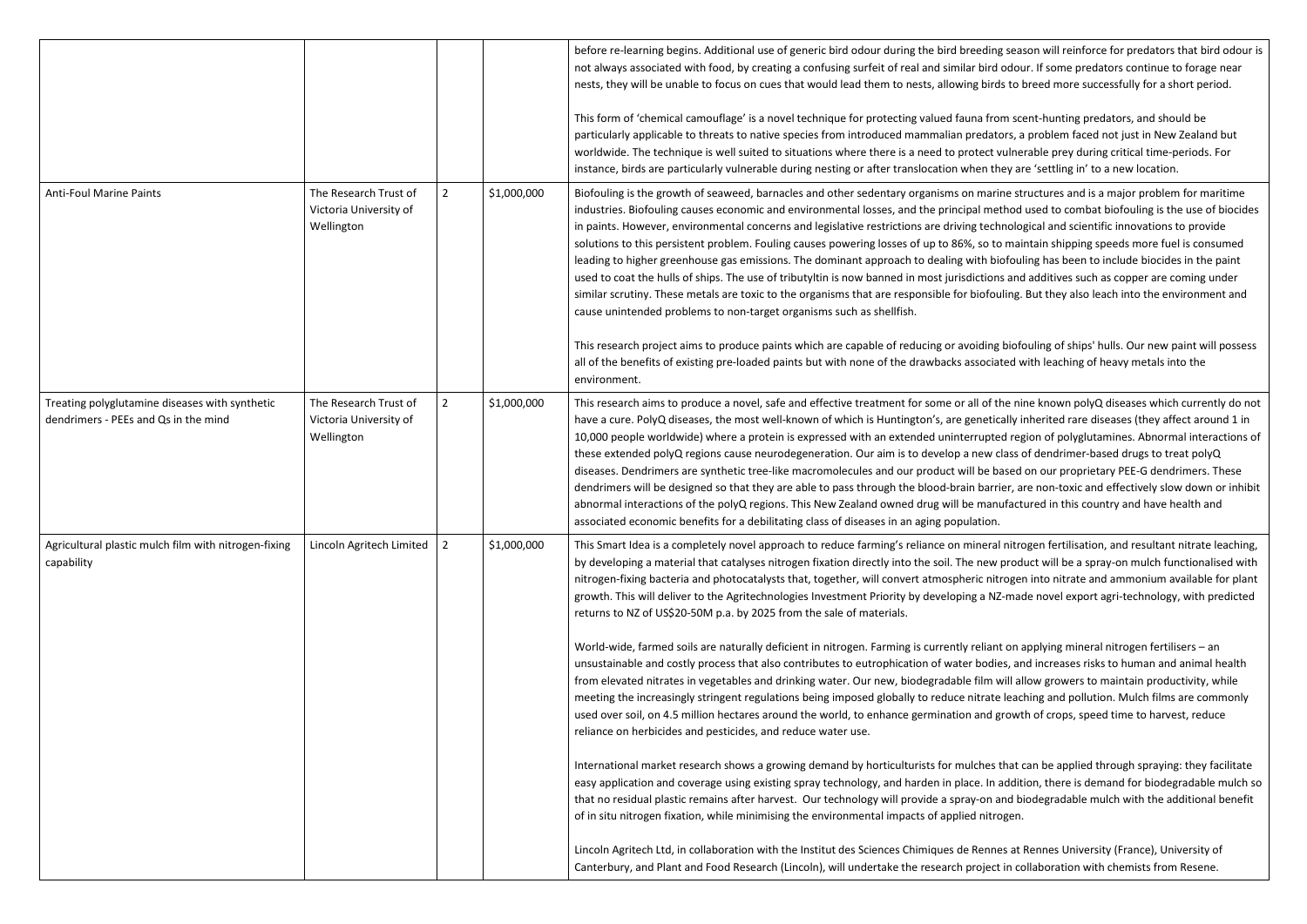|                                                               |                                                               |                |             | Contact: Dr Richard Weld, richard.weld@lincolnagritech.co.nz                                                                                                                                                                                                                                                                                                                                                                                                                                                                                                                                                                                                                                                                                                                                                                                                                                                                                                                                                                                                                                                                                                                                                                                                                                                                                                                                                                                                                                                                                                   |
|---------------------------------------------------------------|---------------------------------------------------------------|----------------|-------------|----------------------------------------------------------------------------------------------------------------------------------------------------------------------------------------------------------------------------------------------------------------------------------------------------------------------------------------------------------------------------------------------------------------------------------------------------------------------------------------------------------------------------------------------------------------------------------------------------------------------------------------------------------------------------------------------------------------------------------------------------------------------------------------------------------------------------------------------------------------------------------------------------------------------------------------------------------------------------------------------------------------------------------------------------------------------------------------------------------------------------------------------------------------------------------------------------------------------------------------------------------------------------------------------------------------------------------------------------------------------------------------------------------------------------------------------------------------------------------------------------------------------------------------------------------------|
| Developing sustainable fish aquaculture foods from<br>seaweed | <b>University of Auckland</b>                                 | $\overline{2}$ | \$990,500   | Providing suitable feeds for finfish aquaculture is a growing global challenge for hum<br>environmental costs of the capture fisheries required to supply the fish meal essenti<br>Bank projects a 90% increase in the price of fish meal by 2030, while food fish aquac<br>million tonnes. Both of these statistics are of concern for the world's food supply. In<br>health and nutrition in all animals, including humans, and we have studied these inte<br>protein nutrition in wild seaweed-eating fish, including the commercial species butte<br>gut convert atmospheric nitrogen into microbial protein in the same way that root n<br>(b) that these microbial proteins are taken up by the fish and provide an important s<br>novel idea is to develop batch cultures of the microbial communities from the gut of<br>waste seaweed that we know support growth in wild fish populations. This would cir<br>feeding capture fish to cultured fish, and (b) the problems of using terrestrial protein<br>interfere with digestion, and/or lack critical nutrients for growth of cultured fish.                                                                                                                                                                                                                                                                                                                                                                                                                                                       |
| Hyper-loupe: A snapshot on food micro-structure               | AgResearch Limited                                            | $\overline{2}$ | \$1,000,000 | Production of dairy powders is critical to New Zealand dairy industry because it exte<br>enables many different uses for milk products. Investments to increase the capacity<br>just over \$1.4b. Dairy powders represent close to \$7.8b in annual exports (2012). Th<br>internationally recognised quality and safety standards. In drying the milk, droplets<br>surface properties and composition. The shape of powder particles, their size distrib<br>material, degree of heat treatment and compositional and processing parameters. T<br>aggregation of particles as well as composition of the particles are factors that direct<br>(wettability, sinkability, dispersability), ability to promote gelling/whipping/foaming,<br>currently assessed with a suite of microscopic techniques, and functionality is assess<br>laborious for routine analysis and cannot be done in real time in the factory.<br>Our idea represents a novel approach to obtain microstructural information of dairy<br>hyperspectral device. This method will replace the multiple techniques currently use<br>production line to get immediate results for multiple parameters simultaneously. A r<br>mathematically extract microstructural information from data produced in this device<br>functionality, authenticity, freshness and shelf life. This approach is globally novel ar<br>developed will be protectable. This model will be embedded in a hyperspectral device<br>environments) to be used at dairy processing plants for process optimization, quality |
| Biofilm resistant materials for use in medical<br>implants    | The Research Trust of<br>Victoria University of<br>Wellington | $\overline{2}$ | \$1,000,000 | In 2015 it is estimated that 3.69 million surgeries, associated with orthopaedic impla<br>worldwide. This number is growing because of active and/or obese elderly and long<br>younger patients to have implant surgery. Although the infection rate resulting fron<br>and time (hospitalisation, revision surgery and months of antibiotic treatment) invol<br>on artificial joints means that billions of dollars could be saved on an annual basis - t<br>billion USD per annum or 50,000 USD per patient per annum.<br>Artificial hip and knee joints are engineered (surfaces roughened to improve integra<br>(surgery) in such a way that they often "smuggle" bacteria inside patients. This can le<br>consequently infections which require surgery to remove and replace the implant. B<br>from antibacterial attack by the patient's immune system and antibiotics, which wou<br>aim is to design and build a material for artificial joint manufacture that is resistant t<br>novel classes of drug. These coated materials would revolutionise the orthopaedic in<br>arising from surgery.                                                                                                                                                                                                                                                                                                                                                                                                                                                         |
|                                                               |                                                               |                |             | We have two novel, complementary, drug classes that prevent biofilm formation. W<br>artificial joints, with these drugs using a variety of strategies. The strategies used for                                                                                                                                                                                                                                                                                                                                                                                                                                                                                                                                                                                                                                                                                                                                                                                                                                                                                                                                                                                                                                                                                                                                                                                                                                                                                                                                                                                 |

nanity, especially given the rising economic and ial for growth of cultured fish. For example, the World culture production is projected to grow from 47 to 93 testinal microbes are now understood to be critical for eractions in marine fish. Our Marsden-funded work on erfish, has shown (a) that microbes resident in the fish nodules of leguminous plants fix nitrogen into soils, and source of protein in addition to dietary seaweed. Our these fish to produce finfish aquaculture feeds from rcumvent (a) the economic and environmental costs of n sources that can contain compounds that may

ends shelf life of the product, facilitates transport and to produce powder in New Zealand since 2010 were ne success of this industry is closely linked with are transformed into solid particles with characteristic oution and aggregation depend on the type of raw The distribution of particle sizes, morphology and tly affect properties such as: flowability, rehydration and stickiness. The microstructure of particles is sed through chemical assays, both of which are too

products rapidly, easily and cost-effectively using a ed and, most importantly, it can be used on the novel modelling approach will be used to ce and use that information to assess powder Inctional inclusted and shelf and the under provel is also and the underpinning mathematical model that will be ce that is portable (i.e. adaptable to different industrial  $\alpha$  control and product development.

ants (neck, hip, knee), will be carried out ger lasting implant materials therefore encouraging m this type of surgery is relatively low at 1-2% the cost lved in treating the thousands of infections around and the cost of treatment in the US alone is more than 3

tion into the bone) and implanted into the body ead to the development of what are called biofilms and iofilms are produced by bacteria to protect themselves uld otherwise protect the patient from infection. Our to biofilm formation using coatings that entrap two mplant industry and lower the incidence of infection

Ve aim to coat titanium, used in the construction of coating will be ones that physically entrap the drugs on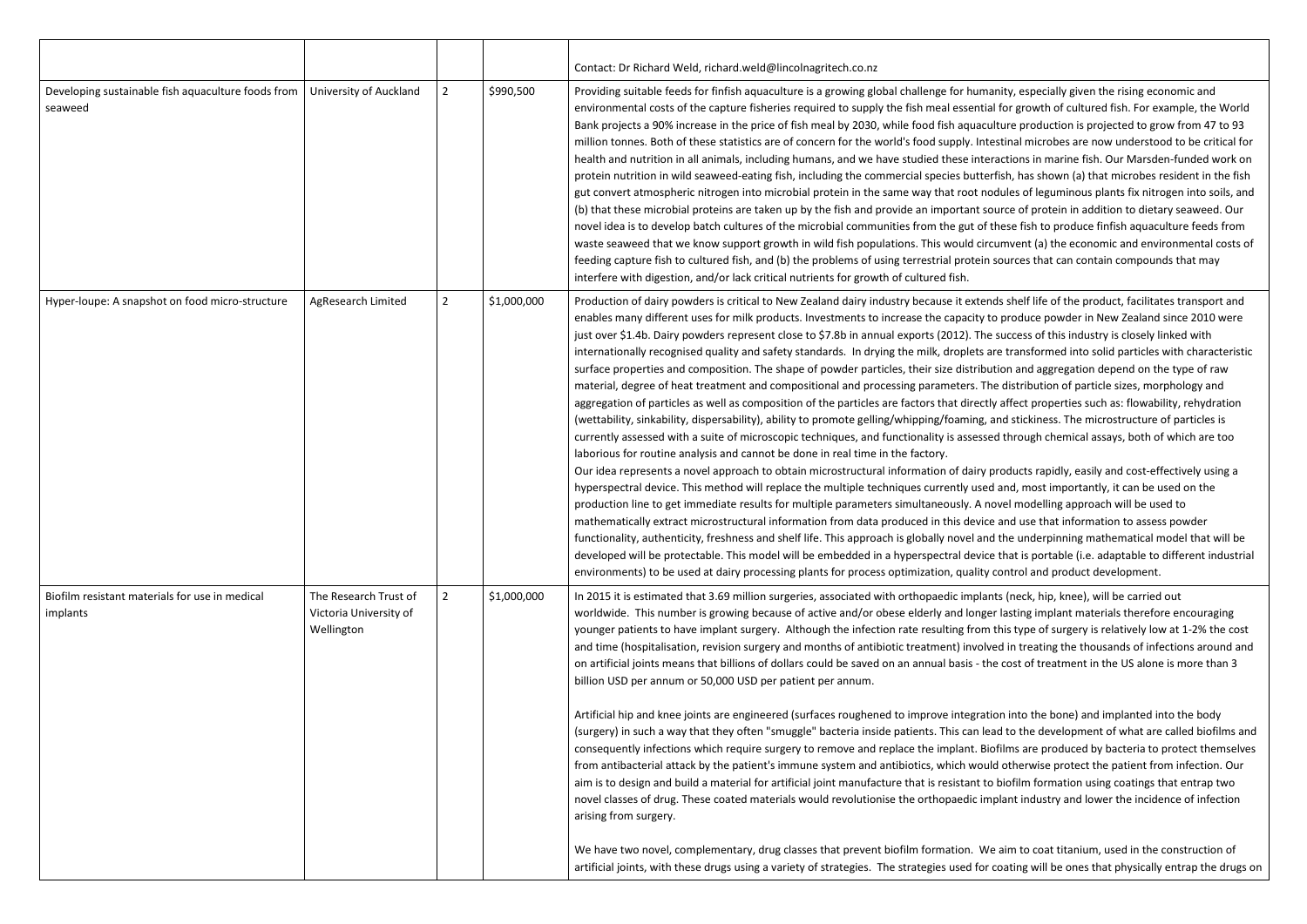|                                                                            |                        |                |             | the titanium surface in such a way that the structure and activity of the drug is not compr<br>appropriate rate into the body and around the area of surgery. We will assess the entrapr<br>established physical methods that indirectly allow us to assess their chemical structures. \<br>in an idealised biofilm assay against three bacteria (Staphylococcus aureus, Staphylococcu<br>aeruginosa). These bacteria are responsible for the majority of biofilms and infections.<br>We envisage that the coating technology being investigated and the resultant materials d<br>manufacturers with a market-edge and will have significant benefits for the NZ public and                                                                                                                                                                                                                                                                                                                                                                                                                                                                                                                                                                                                                                                                                                                                                                                                                                                                                                                                                                                                                                   |
|----------------------------------------------------------------------------|------------------------|----------------|-------------|---------------------------------------------------------------------------------------------------------------------------------------------------------------------------------------------------------------------------------------------------------------------------------------------------------------------------------------------------------------------------------------------------------------------------------------------------------------------------------------------------------------------------------------------------------------------------------------------------------------------------------------------------------------------------------------------------------------------------------------------------------------------------------------------------------------------------------------------------------------------------------------------------------------------------------------------------------------------------------------------------------------------------------------------------------------------------------------------------------------------------------------------------------------------------------------------------------------------------------------------------------------------------------------------------------------------------------------------------------------------------------------------------------------------------------------------------------------------------------------------------------------------------------------------------------------------------------------------------------------------------------------------------------------------------------------------------------------|
| Portable NMR sensor technology for brain<br>oxygenation monitoring         | University of Otago    | $\overline{2}$ | \$1,000,000 | For more information please contact Professor Gary Evans (gary.evans@vuw.ac.nz).<br>The brain is exquisitely sensitive to the effects of oxygen starvation, and even brief period<br>disability. The direct and indirect costs of hypoxic brain injury due to stroke and brain train<br>2015. But when brain oxygenation is compromised, clinicians almost always rely on crude<br>peripheral oxygen levels to guide therapeutic interventions. Currently, any targeted measure<br>access to sophisticated and costly imaging studies, or cannot monitor deep into the brain.<br>Our interdisciplinary team of physiologists, physicists, biomedical engineers, and critical ca<br>to these problems. We will combine technological innovation, bench top simulation, and<br>resonance (NMR) sensors that can measure brain oxygenation.<br>Our proposed technology will enable clinicians to 'see' regional brain oxygenation, target<br>morbidity and mortality associated with hypoxic brain injury. It would also be non-invasiv<br>tissue is time-critical, this is especially relevant to regional or rural hospitals serving our m<br>of bringing NMR technology to the bedside has the potential to transform clinical manage<br>high-value devices that could be manufactured in New Zealand and exported globally.                                                                                                                                                                                                                                                                                                                                                                                  |
| Modulating pathogen-host communication - new<br>targets for antimicrobials | University of Auckland | $\overline{2}$ | \$999,346   | This project will develop an entirely novel strategy to treat infection based on our discove<br>human cells during infection.<br>In 2014, the World Health Organisation (WHO) reported antibiotic-resistant bacteria as a<br>Margaret Chan, called this "the end of modern medicine as we know it". The WHO pred<br>routine surgery and cancer treatment life-threateningly risky. Without antibiotics, child-bi<br>for women and an infection from a simple cut could be deadly.<br>Surprisingly antibiotic research in recent years has been underwhelming. The major pharr<br>issue to find and develop new drugs. In some cases discovery of new targets has been cor<br>for such large companies. This is slowly changing with a number of small companies now a<br>continue to identify strong and novel new targets for anti-infective agents and enable sma<br>accord with the industry and clinical need, our Smart Idea proposal is focussed on disrupti<br>between the infecting bacterium and our cells.<br>The interaction between bacteria and their host during infection is complex. A range of sig<br>molecules are well-recognised as mechanisms for bacterial manipulation of the host. In the<br>radically new type of antibiotic which looks to target special combinations of nucleotides<br>released by bacteria to act as signals as they invade the host tissues. These small RNAs alt<br>environment, like a new infection. In order to design our antibiotics we will screen the pro<br>bacteria, looking for combinations that can alter human cells to favour bacterial infection;<br>Our project will culminate by showing we can disrupt subversion of the host cell to favour |

compromised and ensures the release of the drugs at an atrapment and structure of the drugs through a series of ares. We will study the bioactivity of the coated material in accoccus epidermidis, and Pseudomonas

rials described in this proposal will provide NZ lic and the health system.

oeriods of brain hypoxia can lead to death or permanent in trauma are estimated to exceed \$700 million by crude proxy measures such as blood pressure or measures of tissue oxygenation are invasive, need

tical care clinicians propose a radically different solution to and preclinical modelling to develop nuclear magnetic

arget treatments, and reduce the high rates of invasive, affordable, and portable. As recovery of brain our most disadvantaged populations. So our smart idea anagement of brain injuries and lead to the creation of

iscovery of a new way for bacteria to interact with

as a world wide problem. Director General of the WHO, predicts within ten years antibiotic resistance will make hild-birth will once more become a major cause of death

pharmaceutical companies have largely ignored this pharmaceutical companies have largely ignored this en considered too hard from a cost/benefit perspective s now active in this space. So part of the solution is to le small to medium size companies to develop them. In isrupting a special type of communication occurring

of signals mediated by proteins, peptides and small . In this Smart Idea we are proposing to develop a tides similar to DNA, called small RNAs, that are IAs alter the way the host cells react to changes in their the profiles of the small RNA molecules released from ection; we call this subversion of the host cell.

favour resolution of the infection by targeting the small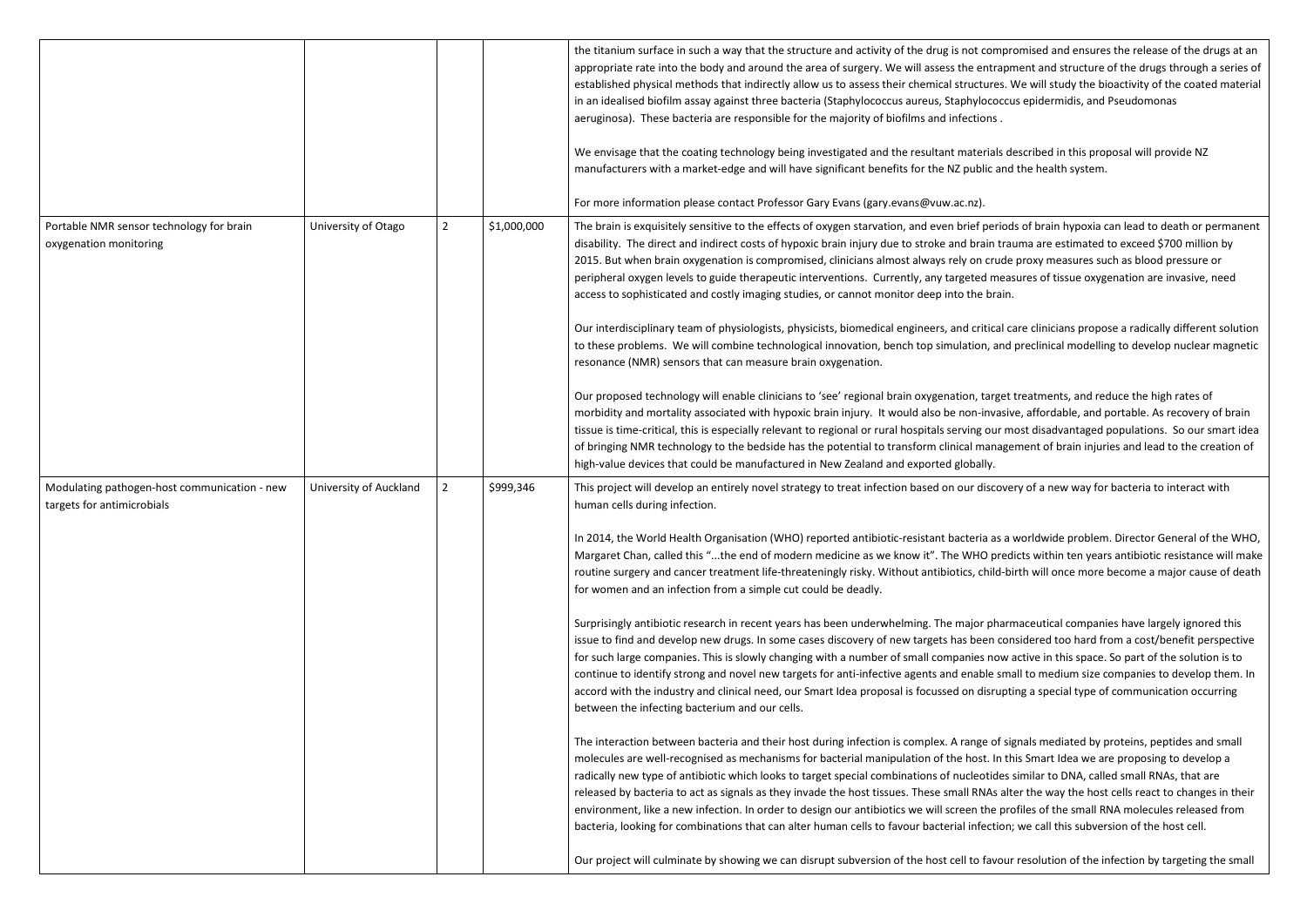|                                                                                         |                          |                |             | RNAs that mediate this communication. We offer two major outputs: First is a new p<br>between bacteria and host that will be used to generate a series of therapeutic targe<br>development and testing of a completely new class of anti-infective directed at disru<br>communication. We will use our group's expertise to develop compounds that inter<br>exploiting this new biology.                                                                                                                                                                                                                                                                                                                                                                                                                                                                        |
|-----------------------------------------------------------------------------------------|--------------------------|----------------|-------------|-----------------------------------------------------------------------------------------------------------------------------------------------------------------------------------------------------------------------------------------------------------------------------------------------------------------------------------------------------------------------------------------------------------------------------------------------------------------------------------------------------------------------------------------------------------------------------------------------------------------------------------------------------------------------------------------------------------------------------------------------------------------------------------------------------------------------------------------------------------------|
|                                                                                         |                          |                |             | This project is in the hands of a team of investigators that comprises all the necessar<br>clinicians, molecular biologists, microbiologists and bioinformaticians.                                                                                                                                                                                                                                                                                                                                                                                                                                                                                                                                                                                                                                                                                             |
| Evanescent Sensor for Improved Quality Control of<br>Fruit, Vegetable and Pasture Crops | Lincoln Agritech Limited | $\overline{2}$ | \$1,000,000 | This programme will develop new techniques to image the fine scale structure of mo<br>growers the ability to assess the quality and ripeness of their crop before committing<br>improve sorting and grading of produce during processing. To do this we will develo<br>part of the electromagnetic field known as the evanescent region together with a ne<br>agricultural produce over its entire volume to a spatial resolution of 2 mm3.                                                                                                                                                                                                                                                                                                                                                                                                                     |
|                                                                                         |                          |                |             | Most systems using electromagnetic waves for imaging are diffraction limited, mear<br>order of the signal wavelength. Using shorter wavelength signals to resolve smaller of<br>its energy as it passes through the target media and thus loss of detectable signal. To<br>this energy loss we utilize the relatively unexplored part of the radiated field known<br>field has the remarkable property of resolving well beyond the usual diffraction limit<br>than that of the normal (far) field. We will use a 1GHz frequency (wavelength = 30 c<br>waveguide to penetrate fruit and vegetable produce up to 10 cm and with a potential<br>power will be increased by the use of a metamaterial lens (negative refractive index<br>volume to provide a 3 dimensional moisture content and dry matter map to an accu<br>resolved with this type of precision. |
|                                                                                         |                          |                |             | The dimensions and operation of the probe allow for a hand held device that can be<br>and vegetables, a critical measure of quality, to aid in harvest date decisions and lim<br>internal defects. A similar version will also be available to scan across processing line<br>version (lower operating frequency) can be constructed to increase the operating di                                                                                                                                                                                                                                                                                                                                                                                                                                                                                               |
|                                                                                         |                          |                |             | <b>CONTACT</b><br>Lincoln Agritech Ltd, PO Box 69133<br>Lincoln Christchurch 7640<br>Phone: +64 3 325 3700<br>Fax: +64 3 325 3725<br>Email: info@lincolnagritech.co.nz                                                                                                                                                                                                                                                                                                                                                                                                                                                                                                                                                                                                                                                                                          |
| A device for assessment of visual function for use<br>with young children               | University of Auckland   | $\overline{2}$ | \$999,986   | If eye problems occur in early childhood they can affect the development of the brai<br>visual impairment. In addition, vision problems can affect the development of fine c<br>children, impact on education. Many of the eye problems that affect young children<br>problems is challenging. Young children find it difficult to complete standard tests of<br>attention. Many tests also involve recognising shapes and letters and are therefore i                                                                                                                                                                                                                                                                                                                                                                                                          |
|                                                                                         |                          |                |             | To address this problem we are developing a new computer-based vision test suitab<br>is simple and easy to use; carefully designed moving patterns are shown to the child<br>eyes if the child is able to see the pattern. At the same time we record the movemer<br>computer and the software we are developing will identify whether the child is able<br>pattern will be varied to measure how well the child can see.                                                                                                                                                                                                                                                                                                                                                                                                                                       |

paradigm in biology related to small RNA communication gets. Second, and most important, is the basis for the upting the small RNA mediated, bacteria-to-host fere with bacterial small RNAs as a first drug approach

ry skill sets to complete this project and includes

oisture distribution within vegetables and fruit, to give g to harvesting and for production line companies to op a unique high resolution microwave system utilising a egative refractive index lens to focus and scan

ning that their ability to resolve detail is limited to the dimensions comes at the cost of increased absorption of io avoid the use of high energy sources and overcome is as the evanescent (or near) field. This short distance it to values of spatial resolution 100 - 1000 times greater m) evanescent field generated by a rectangular ial spatial resolution between 0.3 - 3 mm. The resolving  $\alpha$ ) that can be adjusted to enable scanning over the uracy of 1%. Defects in produce can also be easily

used in the field to assess dry matter content of fruit hiting fruit loss, growing conditions and the detection of es providing the same information. In this case a larger istance up to 1 metre or more.

in areas that are responsible for sight and cause lifelong control over arm and hand movements and, in older can be treated effectively, however detecting these f vision because these tests require high levels of not suitable for young children.

ple for use with children as young as 2 years old. The test I that cause a reflexive, involuntary movement of the nt of the eyes with a video camera attached to a to see the pattern or not. Finally, the visibility of the